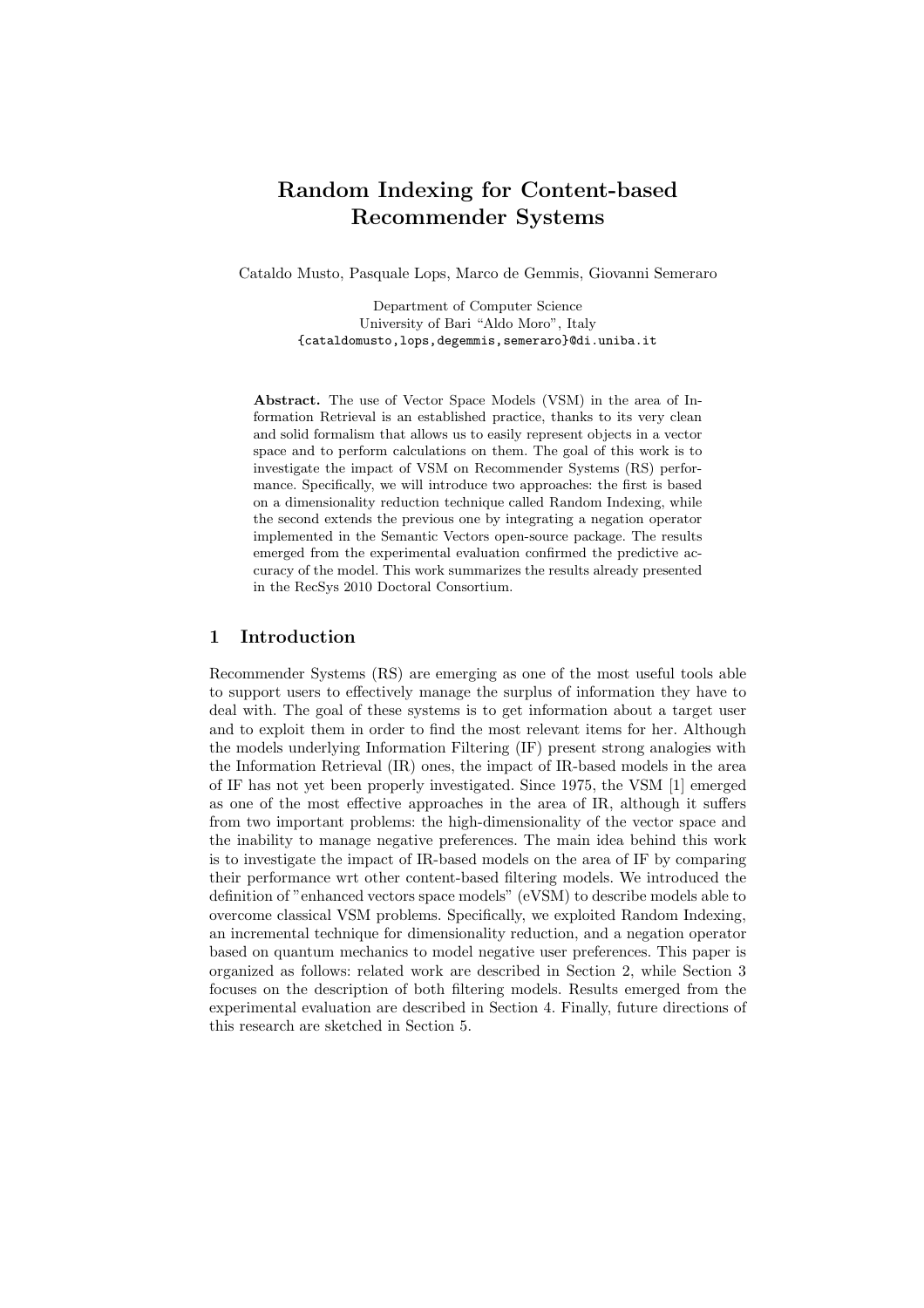## **2 Related Work**

Many dimensionality reduction approaches such as Latent Semantic Analysis (LSA) have been proposed in order to improve the effectiveness and the scalability of VSM. Recently, effective techniques for dimensionality reduction such as Random Indexing (RI) [2] emerged. The Semantic Vectors (SV) package [3] extends the RI technique by introducing a negation operator based on quantum mechanics.

## **3 eVSM for Content-based Recommender Systems**

In our opinion, a VSM can be defined *enhanced* if the whole vector space is built in an *incremental way* and it is able to catch both the *semantics* of documents and the information coming from *negative evidences*.

In our approach we tackled the first two issues through the introduction of RI, while the last one is managed by exploiting SV. RI is an efficient, scalable and incremental technique for dimensionality reduction. Following this approach, we can represent terms and documents as points in a vector space with a considerable reduction of the features that describe them. RI is based on the so-called *distributional hypothesis*. According to that hypothesis, "words that occur in the same contexts tend to have similar meanings". RI builds the "meaning" of a term (its position in the vector space) in an incremental way, according to the other terms it co-occurs with. Further details about the dimensionality reduction process are contained in [4].

Through RI we can build low-dimensional vector spaces that maintain the original expressivity of the model because, as stated by Johnson and Lindestrauss in their lemma [5], the distance between points in the space is preserved. However, they still inherit a classic problem of VSM: the information coming from negative evidences is not managed. In order to tackle this issue we exploited the Semantic Vectors package<sup>1</sup> that introduces a negation operator based on quantum mechanics. While in SV it is used for retrieval tasks (i.e., to define queries that contain negative terms, such as *A not B*), in our recommendation model it is exploited to infer two vectors, one for positive preferences and one for negative ones. Specifically, the negation operator is used to identify the subspace that contains the items as close as possible to the positive preference vector and as far as possible to the negative one.

To sum up, the main idea behind our filtering models is to build a vector space where both items to be filtered and user profiles are represented as points in this space. Next, calculations based on similarity measures between vectors allow us to obtain the set of the most relevant items for the target user, this is to say, the points in the space that are nearest to her profile.

<sup>1</sup> http://code.google.com/p/semanticvectors/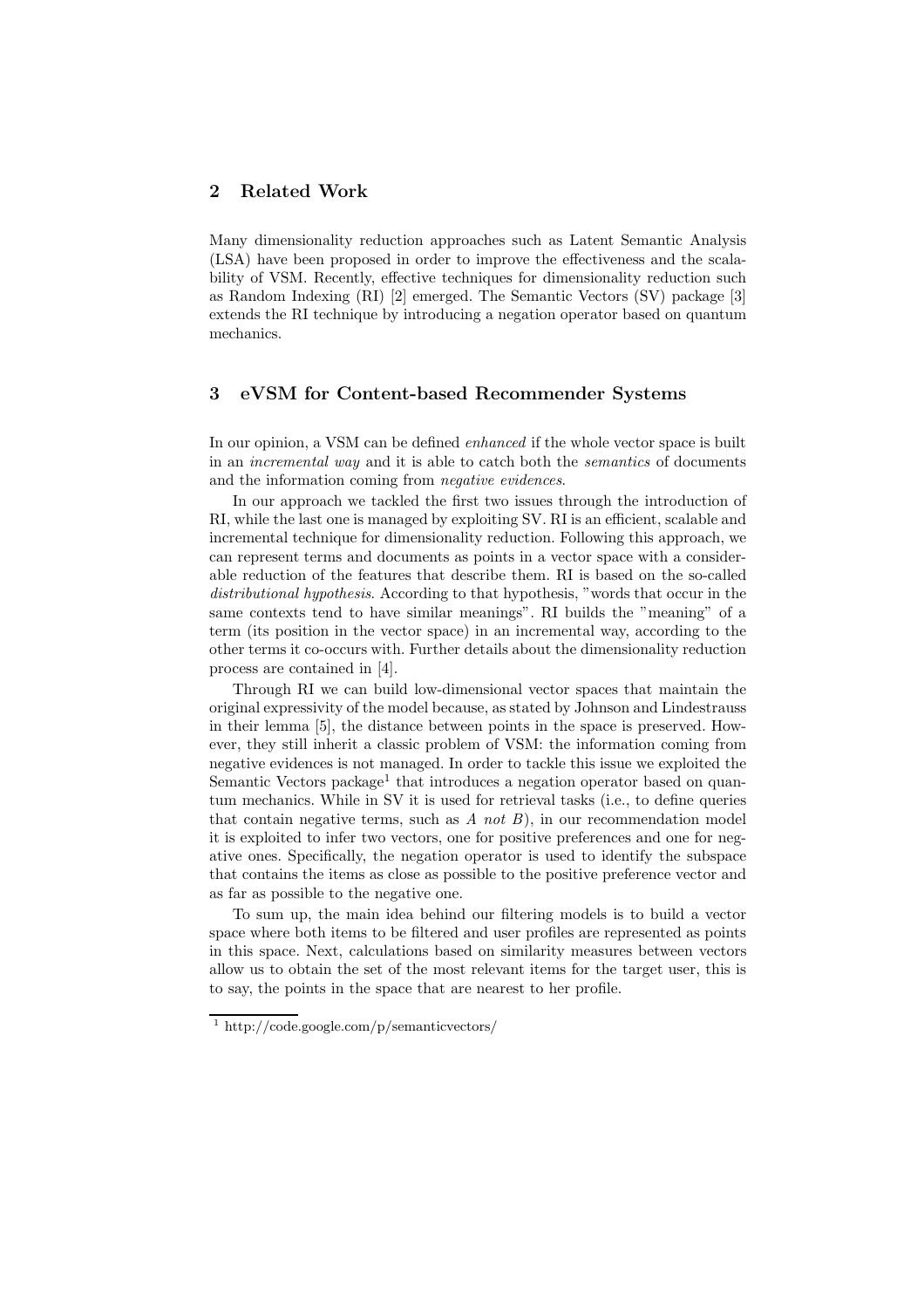#### **3.1 Random Indexing (RI) and Weighted RI (W-RI) Models**

These approaches are based on the assumption that the information coming from the items a user liked in the past can be a reliable source of information to build accurate user profiles. Therefore, let  $d_1, d_2...d_n \in D$  be a set of already rated items, and  $r(u, d_i)$  the rating given by the user *u* to the item  $d_i$ . We can define as  $I_u$  the set of the items for user *u* whose rating is over a fixed threshold. Intuitively, the user profile simply consists of the terms occurring in the documents she liked in the past. Formally, let  $|I_u|$  be the cardinality of the set  $I_u$  and let  $d_i$  be the vector space representation of the document  $d_i$ , we can define the user profile  $p_u$  as follows:

$$
p_u = \sum_{i=1}^{|I_u|} d_i \tag{1}
$$

The main drawback of the RI method is that the user profile is built without taking into account the ratings provided by the target user for the items she liked. The second model, called *Weighted Random Indexing-based (W-RI)*, enriches the previous one by simply associating to each *document vector*, before combining it, a weight equal to the rating provided by the user for it.

#### **3.2 Semantic Vectors (SV) and Weighted SV (W-SV) Models**

In SV filtering model two user profile vectors, one for positive preferences and one for negative ones, are inferred. The set of positive items  $I_u^+$  and the positive user profile vector  $p_{+u}$  are identical to the set of positive items  $I_u$  and the user profile  $p_u$  in RI, while the set of negative items, denoted by  $I_u^{\text{-}}$ , is defined as the set of the items whose rating is under the threshold. The negative user profile vector, denoted by  $p_{-u}$ , is built by summing the vector space representations of the items in  $I_u^-$ . Given the profile vectors  $p_{+u}$  and  $p_{-u}$  we can instantiate the vector  $p_{+u}$  *NOT*  $p_{-u}$ , that is exploited to find the items represented in the vector space that contain as much as possible features that occur in the documents in  $I_u^+$  and as less as possible features from  $I_u^-$ . As RI, the SV model has its weighted counterpart, called **W-SV**. This model shares the same idea and the same weighting schema as the W-RI model, with the unique difference that in the negative profile  $I_u^-$  the items with a lower rate are given higher weights in order to exclude as much as possible the features disliked by the user.

#### **4 Experimental Evaluation**

The goal of the experimental evaluation was to measure the effectiveness of RI and SV models, as well as their weighted variants W-RI and W-SV, in terms of predictive accuracy. Furthermore, we compared the behavior of these novel approaches with a bayesian filtering algorithm described in [6]. The experimental